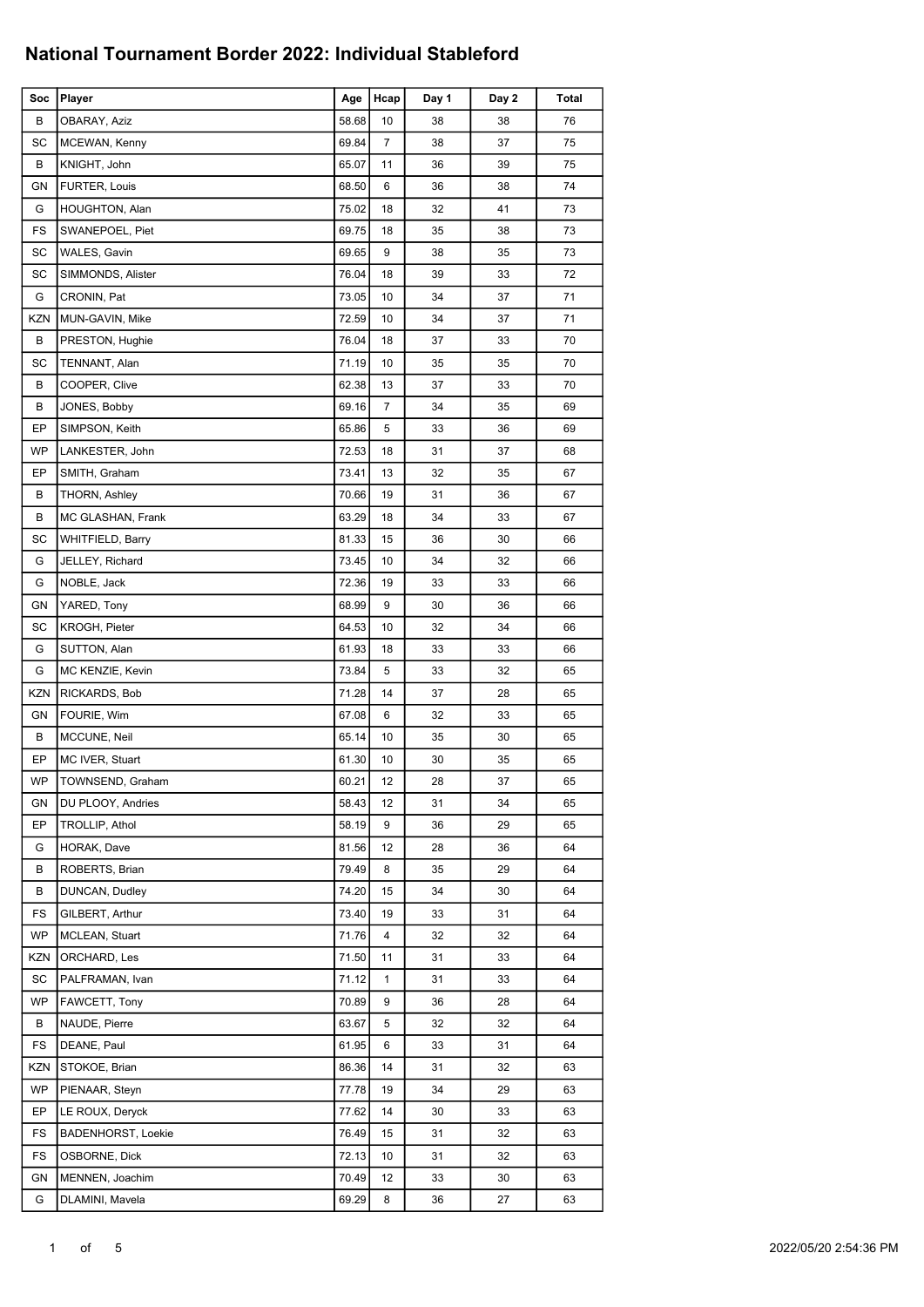| Soc        | Player                  | Age   | Hcap | Day 1 | Day 2 | Total |
|------------|-------------------------|-------|------|-------|-------|-------|
| В          | CHANDLER, Geoff         | 64.57 | 9    | 34    | 29    | 63    |
| В          | BECKERMANN, Barry       | 60.31 | 8    | 26    | 37    | 63    |
| В          | LINDENBERG, Hugo        | 70.99 | 10   | 27    | 35    | 62    |
| <b>GN</b>  | SWANEVELDER, Dirk       | 68.69 | 3    | 33    | 29    | 62    |
| В          | BRADFORD, Greg          | 65.25 | 5    | 29    | 33    | 62    |
| В          | DE JAGER, Jamie         | 61.31 | 14   | 34    | 28    | 62    |
| <b>KZN</b> | REDDY, Gator            | 60.73 | 16   | 35    | 27    | 62    |
| G          | THOMSON, Haydn          | 86.51 | 17   | 26    | 35    | 61    |
| G          | <b>GRAINGER, Ross</b>   | 75.53 | 7    | 30    | 31    | 61    |
| WP         | GILLETT, Alan           | 75.31 | 20   | 34    | 27    | 61    |
| EP         | PETZER, John            | 74.01 | 8    | 32    | 29    | 61    |
| GN         | DE VILLIERS, Johan      | 73.01 | 20   | 30    | 31    | 61    |
| <b>KZN</b> | MCGIBBON, Hugh          | 72.02 | 19   | 29    | 32    | 61    |
| EP         | KARG, Trevor            | 70.61 | 4    | 26    | 35    | 61    |
| EP         | NIEUWENHUIZEN, Ken      | 69.10 | 2    | 33    | 28    | 61    |
| FS         | PRETORIUS, Frank        | 68.83 | 10   | 32    | 29    | 61    |
| В          | ROSS, Victor            | 66.38 | 12   | 30    | 31    | 61    |
| GN         | MPIPI, Sydney           | 65.61 | 10   | 27    | 34    | 61    |
| <b>KZN</b> | KEMPER, Frans           | 65.08 | 8    | 32    | 29    | 61    |
| В          | WADE, Willy John        | 62.92 | 9    | 27    | 34    | 61    |
| В          | FLEMMER, Dan            | 79.05 | 19   | 31    | 29    | 60    |
| <b>WP</b>  | MCDONALD, Brian         | 76.30 | 21   | 34    | 26    | 60    |
| <b>KZN</b> | VAN ZUYDAM, Eugene      | 76.01 | 19   | 30    | 30    | 60    |
| G          | SMITH, Andrew           | 75.38 | 27   | 31    | 29    | 60    |
| GN         | <b>ACKERMANN, Derek</b> | 72.71 | 4    | 28    | 32    | 60    |
| <b>WP</b>  | THANE, Dennis           | 71.90 | 11   | 25    | 35    | 60    |
| В          | MILES, Graeme           | 70.72 | 10   | 32    | 28    | 60    |
| В          | VAN DEN BOS, Michael    | 69.63 | 16   | 29    | 31    | 60    |
| EP         | BOY, Rod                | 67.29 | 7    | 30    | 30    | 60    |
| <b>GN</b>  | THERON, Wessel          | 67.21 | 3    | 35    | 25    | 60    |
| EP         | JACK, Ken               | 67.20 | 10   | 27    | 33    | 60    |
| В          | KLEINENBERG, Mark       | 65.55 | 8    | 32    | 28    | 60    |
| <b>KZN</b> | AGAR, Roy               | 65.31 | 6    | 32    | 28    | 60    |
| GN         | LOFTUS, John            | 62.67 | 8    | 33    | 27    | 60    |
| <b>ZAM</b> | MERRETT, Mike           | 80.10 | 15   | 29    | 30    | 59    |
| G          | SHERRARD, Eddie         | 77.99 | 28   | 22    | 37    | 59    |
| FS         | DU TOIT, Marius         | 77.65 | 21   | 31    | 28    | 59    |
| <b>WP</b>  | HAMILTON, John          | 77.56 | 12   | 30    | 29    | 59    |
| SC         | RAUCH, Johan            | 77.23 | 19   | 26    | 33    | 59    |
| SC         | TAYLOR, Tony            | 75.73 | 14   | 30    | 29    | 59    |
| FS         | KAHTS, Ken              | 73.47 | 19   | 32    | 27    | 59    |
| SC         | BLYTHE-WOOD, John       | 73.28 | 8    | 32    | 27    | 59    |
| ZAM        | KABWE, Faustin          | 73.04 | 17   | 29    | 30    | 59    |
| SC         | BOCCALEONE, Cameron     | 72.49 | 16   | 30    | 29    | 59    |
| В          | SHUTTLEWORTH, Keith     | 72.29 | 4    | 32    | 27    | 59    |
| EP         | HALL, Peter             | 72.20 | 15   | 32    | 27    | 59    |
| WP         | STEPHENS, Bill          | 70.45 | 20   | 27    | 32    | 59    |
| EP         | LOMBARD, Steve          | 67.32 | 14   | 27    | 32    | 59    |
| FS         | PRINSLOO, Harry         | 67.15 | 14   | 28    | 31    | 59    |
| GN         | VAN WYK, Giel           | 65.06 | 5    | 25    | 34    | 59    |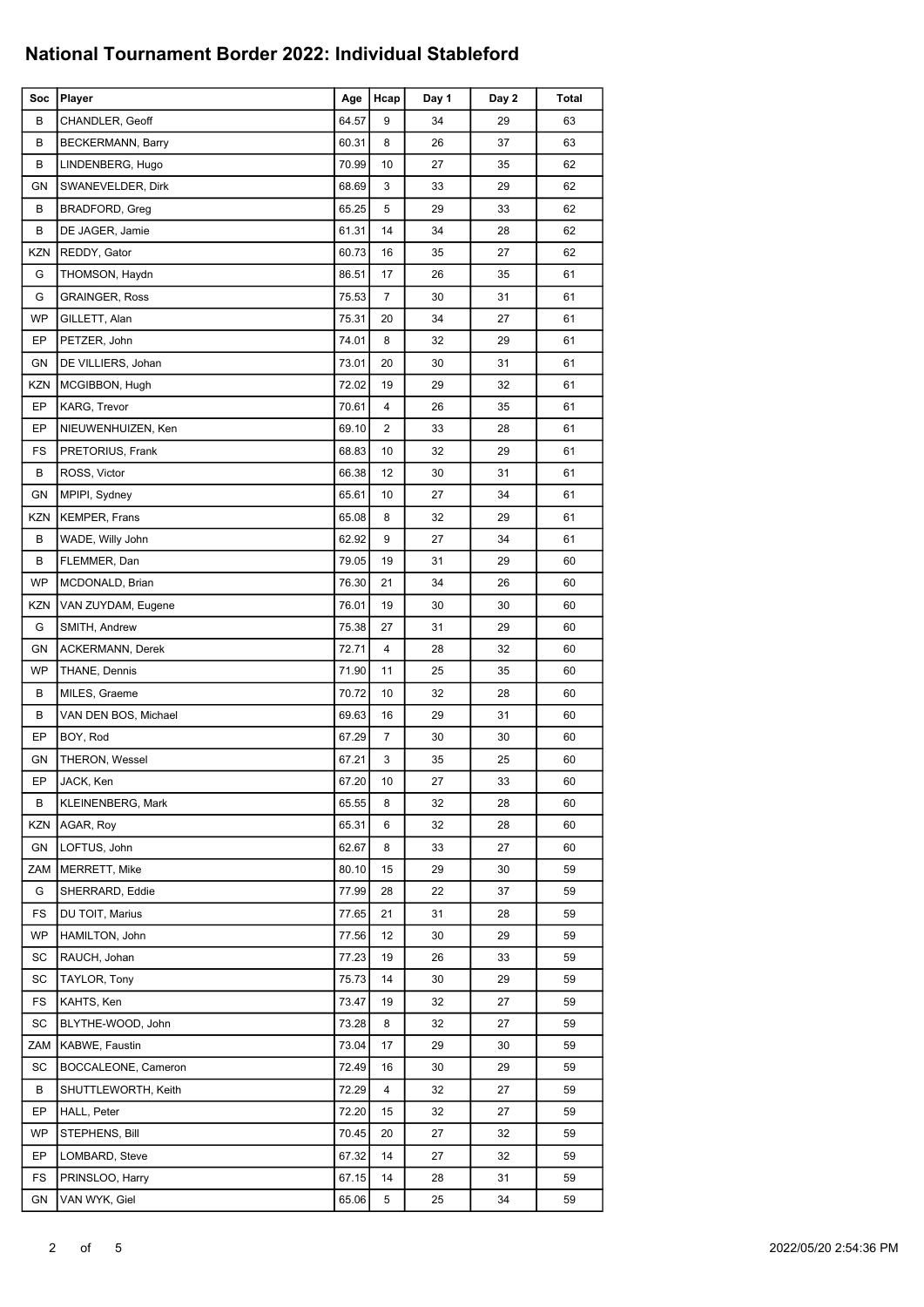| Soc        | Player                   | Age   | Hcap           | Day 1 | Day 2 | Total |
|------------|--------------------------|-------|----------------|-------|-------|-------|
| G          | NARAYADOO, Jonathan      | 63.73 | 10             | 32    | 27    | 59    |
| EP         | HOETS, Dave              | 63.51 | 5              | 31    | 28    | 59    |
| <b>NC</b>  | PAGE, Nigel              | 61.77 | $\overline{7}$ | 26    | 33    | 59    |
| <b>NC</b>  | RAUTENBACH, Brink        | 60.60 | $\overline{4}$ | 29    | 30    | 59    |
| В          | MOORE, Chris             | 58.22 | 4              | 31    | 28    | 59    |
| В          | MOKAWEM, Jerome          | 56.93 | 7              | 27    | 32    | 59    |
| EP         | MANDY, Rodney            | 85.47 | 19             | 28    | 30    | 58    |
| G          | HANCOCK, lan             | 82.17 | 13             | 28    | 30    | 58    |
| <b>WP</b>  | HINDE, Chris             | 76.43 | 11             | 28    | 30    | 58    |
| SC         | SMALL, Rob               | 76.27 | 22             | 33    | 25    | 58    |
| <b>WP</b>  | PHILLIPS, Gwyn           | 73.84 | 16             | 29    | 29    | 58    |
| WP         | GIBB, Scotch             | 73.47 | 21             | 30    | 28    | 58    |
| В          | JONES, Denis             | 71.95 | 1              | 29    | 29    | 58    |
| G          | BERON, John              | 70.74 | 21             | 33    | 25    | 58    |
| WP         | RAUBENHEIMER, Ed         | 69.87 | 12             | 32    | 26    | 58    |
| G          | GROSSMITH, Guy           | 69.69 | 24             | 27    | 31    | 58    |
| GN         | MCKECHNIE, Bill          | 69.68 | 16             | 24    | 34    | 58    |
| GN         | LE GRANGE, André         | 68.96 | 10             | 26    | 32    | 58    |
| EP         | FERREIRA, Ben            | 65.92 | 3              | 27    | 31    | 58    |
| EP         | POTGIETER, Nelius        | 65.60 | 1              | 28    | 30    | 58    |
| GN         | JACOT GUILLARMOD, Jacot  | 80.07 | 16             | 26    | 31    | 57    |
| G          | SUTHERLAND, Terry        | 75.09 | 17             | 30    | 27    | 57    |
| KZN        | FORBES, Alistair         | 74.99 | 5              | 36    | 21    | 57    |
| EP         | MONCUR, lan              | 73.99 | 1              | 27    | 30    | 57    |
| G          | WASSENAAR, Rob           | 73.21 | 11             | 28    | 29    | 57    |
| G          | SAMMONS, Vaughan         | 72.62 | 4              | 30    | 27    | 57    |
| KZN        | HEYNS, Hennie            | 72.17 | 2              | 24    | 33    | 57    |
| В          | HARDY, Graham            | 70.85 | 12             | 26    | 31    | 57    |
| <b>KZN</b> | DIXON, James             | 70.66 | 12             | 31    | 26    | 57    |
| В          | MARAIS, Chris            | 70.39 | 8              | 25    | 32    | 57    |
| WP         | VAUGHAN, Kit             | 69.08 | 8              | 33    | 24    | 57    |
| WP         | ROUX, Peter              | 68.32 | 4              | 27    | 30    | 57    |
| EP         | <b>EDWARDS, Bruce</b>    | 67.05 | 12             | 32    | 25    | 57    |
| EP         | MISKIN, Keith            | 66.78 | 12             | 24    | 33    | 57    |
| EP         | ROGERS, Will             | 65.88 | 11             | 29    | 28    | 57    |
| ΝC         | <b>BLOMERUS, Henri</b>   | 61.71 | 13             | 27    | 30    | 57    |
| SC         | <b>BRUWER, Andre</b>     | 76.93 | 15             | 31    | 25    | 56    |
| EP         | HARRIS, Eddie            | 69.96 | 16             | 30    | 26    | 56    |
| EP         | MC GREGOR, Ken           | 69.32 | 17             | 27    | 29    | 56    |
| EP         | <b>GREWAR, Patrick</b>   | 64.75 | 1              | 27    | 29    | 56    |
| В          | CALDWELL, Mark           | 61.60 | 16             | 28    | 28    | 56    |
| FS         | SOROUR, Keith            | 58.84 | 6              | 30    | 26    | 56    |
| SC         | HUDDY, Chris             | 80.19 | 10             | 26    | 29    | 55    |
| B          | COCKS, Dave              | 77.62 | 22             | 26    | 29    | 55    |
| GN         | <b>TALJAARD, Tallies</b> | 67.63 | 13             | 30    | 25    | 55    |
| EP         | <b>BLADEN, Mike</b>      | 67.13 | 4              | 26    | 29    | 55    |
| WP         | PIKE, Gareth             | 66.59 | 10             | 27    | 28    | 55    |
| FS         | FRANCES, Colin           | 79.13 | 10             | 24    | 30    | 54    |
| G          | MARSHALL, John           | 77.24 | 13             | 29    | 25    | 54    |
| <b>WP</b>  | FRYLINCK, John           | 73.85 | 14             | 27    | 27    | 54    |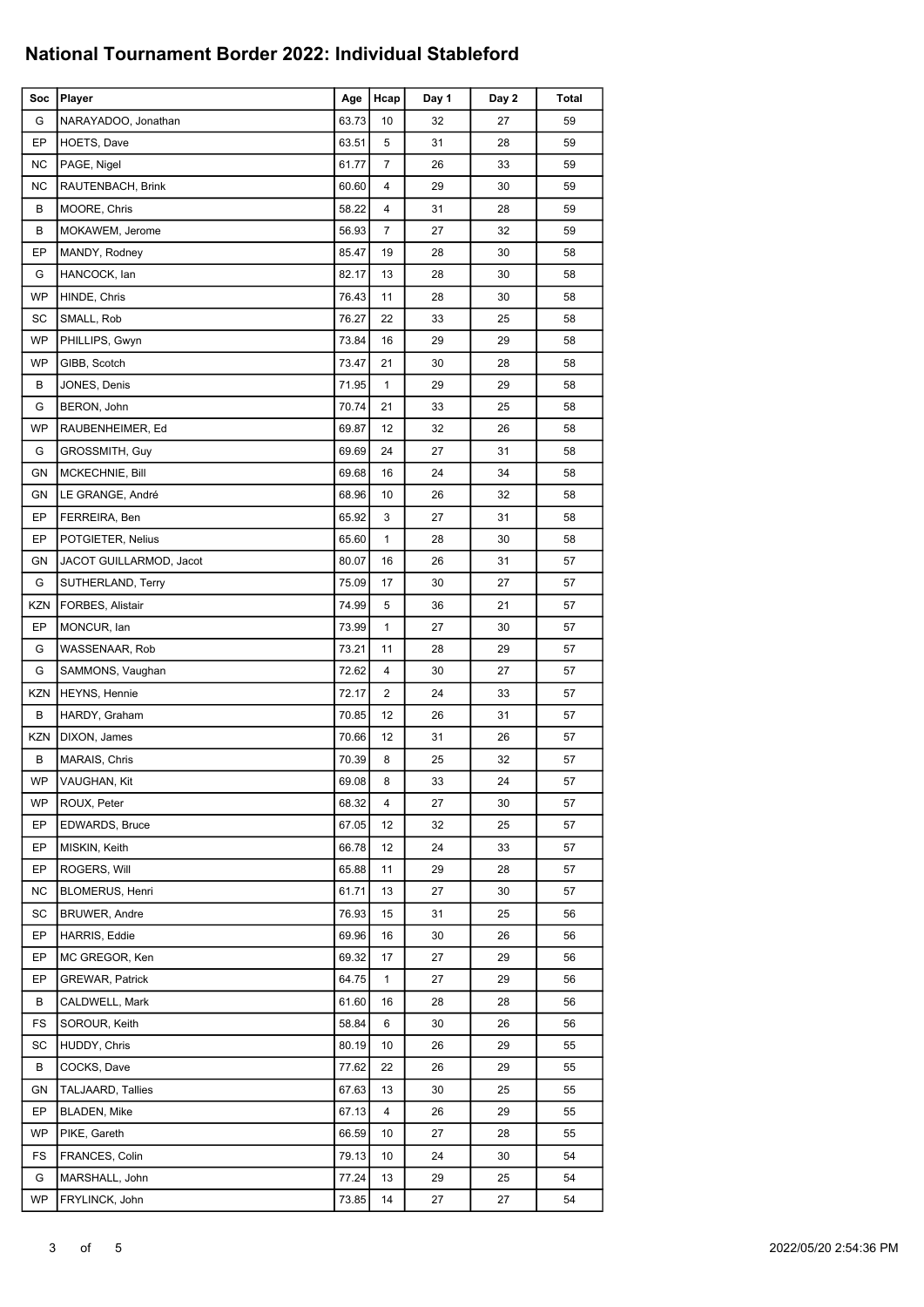| Soc        | Player                  | Age   | Hcap           | Day 1 | Day 2 | Total |
|------------|-------------------------|-------|----------------|-------|-------|-------|
| <b>ZAM</b> | MUSONDA, Zachs          | 72.96 | 24             | 27    | 27    | 54    |
| <b>WP</b>  | GIBBONS, Glenn          | 72.77 | 11             | 30    | 24    | 54    |
| KZN        | EDWARDS, Neill          | 72.43 | $\overline{7}$ | 23    | 31    | 54    |
| <b>WP</b>  | MAGNUSSEN, Derek        | 72.23 | 24             | 25    | 29    | 54    |
| GN         | PAOLA, Jamie            | 70.76 | 4              | 28    | 26    | 54    |
| EP         | REED, David             | 70.56 | 12             | 26    | 28    | 54    |
| WP         | LESLIE, David           | 67.62 | 6              | 27    | 27    | 54    |
| <b>KZN</b> | GOSS, Paddy             | 67.56 | 13             | 24    | 30    | 54    |
| G          | <b>WRIGHTON, Robin</b>  | 84.32 | 14             | 22    | 31    | 53    |
| В          | KAY, Pat                | 76.38 | 16             | 32    | 21    | 53    |
| В          | MACLEAN, Don            | 70.53 | 14             | 26    | 27    | 53    |
| <b>WP</b>  | JORDAAN, Colin          | 69.53 | 18             | 22    | 31    | 53    |
| FS         | HENNING, Johan          | 68.17 | 3              | 25    | 28    | 53    |
| В          | <b>SAWYER, Charles</b>  | 75.03 | 12             | 27    | 25    | 52    |
| FS         | LEVIN, Alec             | 66.94 | 15             | 26    | 26    | 52    |
| WP         | TRUYENS, Paul           | 74.33 | 10             | 24    | 27    | 51    |
| <b>WP</b>  | DRAUDE, David           | 69.04 | 19             | 27    | 24    | 51    |
| <b>KZN</b> | DUNLOP, Bruce           | 68.48 | 10             | 27    | 24    | 51    |
| EP         | SKINNER, John           | 66.78 | 14             | 31    | 20    | 51    |
| EP         | PROCTER, Grahame        | 63.87 | 5              | 24    | 27    | 51    |
| <b>NC</b>  | VAN NIEKERK, Attie      | 76.15 | 20             | 30    | 20    | 50    |
| SC         | COOPER, John            | 75.38 | 14             | 21    | 29    | 50    |
| <b>KZN</b> | COLE, John              | 74.54 | 17             | 25    | 25    | 50    |
| <b>KZN</b> | <b>BAILEY, Peter</b>    | 74.35 | 20             | 23    | 27    | 50    |
| FS         | <b>GROBLER, Pierre</b>  | 68.74 | 4              | 25    | 25    | 50    |
| WP         | OLIPHANT, Deon          | 68.03 | 22             | 28    | 22    | 50    |
| FS         | BOTHMA, Piet            | 67.15 | 20             | 21    | 29    | 50    |
| <b>NC</b>  | FOURIE, Daan            | 63.64 | 11             | 27    | 23    | 50    |
| FS         | PIETRUCCI, Roger        | 63.06 | 15             | 21    | 29    | 50    |
| В          | VAN SEUMEREN, Cyril     | 79.93 | 20             | 22    | 27    | 49    |
| KZN        | AITKEN, Doug            | 79.63 | 19             | 25    | 24    | 49    |
| FS         | BOOYSEN, Piet           | 77.01 | 9              | 23    | 26    | 49    |
| WP         | ELLIS, Danie            | 76.28 | 16             | 21    | 28    | 49    |
| В          | SCHULTZ, Claude         | 74.10 | 14             | 27    | 22    | 49    |
| EP         | WALLACE, Rob            | 71.00 | 10             | 20    | 29    | 49    |
| SC         | WILSON, A J             | 68.32 | 12             | 25    | 24    | 49    |
| G          | MOSHAPALO, David        | 66.29 | 12             | 19    | 30    | 49    |
| G          | STEVENS, Dave           | 75.24 | 24             | 22    | 26    | 48    |
| EP         | ALLEN, Chris            | 72.68 | 16             | 25    | 23    | 48    |
| FS         | <b>KRITZINGER, Koos</b> | 76.10 | 29             | 27    | 20    | 47    |
| G          | DE VAAL, Colin          | 73.24 | 19             | 25    | 22    | 47    |
| NC         | WELHAM, Harry           | 62.54 | 15             | 21    | 26    | 47    |
| В          | PILLAY, Trevor          | 79.62 | 12             | 24    | 22    | 46    |
| EP         | DALTON, Dabs            | 70.98 | 14             | 28    | 18    | 46    |
| <b>NC</b>  | KIDSON, Ian             | 58.62 | 15             | 29    | 16    | 45    |
| EP         | HUGO, Danie             | 72.69 | 20             | 21    | 23    | 44    |
| <b>KZN</b> | TERRY-LLOYD, J T        | 77.80 | 19             | 20    | 23    | 43    |
| EP         | COLLIER, Louis          | 76.74 | 17             | 22    | 21    | 43    |
| EP         | WHITEHEAD, Gerry        | 65.68 | 11             | 22    | 20    | 42    |
| WP         | <b>BALDING, Lee</b>     | 62.02 | 10             | 20    | 22    | 42    |